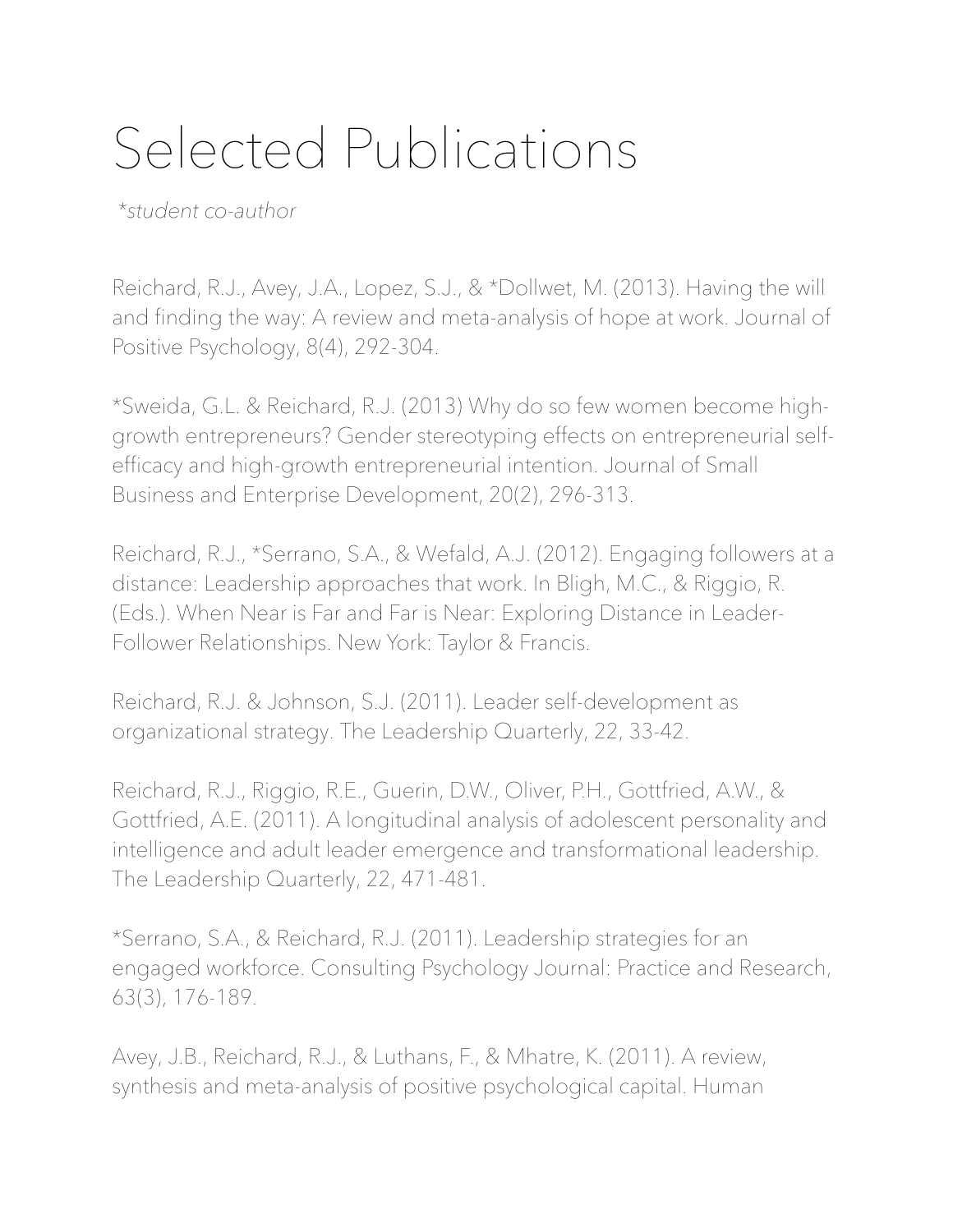Resource Development Journal, 22(2), 127-152.

Wefald, A.J., Reichard, R.J., \*Serrano, S. (2011). Fitting engagement into a nomological network: The relationship of engagement to leadership and personality. Journal of Leadership and Organizational Studies, 18(4), 522-537.

Gottfried, A.E., Gottfried, A.W., Reichard, R.J., Guerin, D.W., Oliver, P.H., & Riggio, R.E. (2011). Motivational roots of leadership: A longitudinal study from childhood through adulthood. The Leadership Quarterly, 22, 510-519.

Murphy, S.E., & Reichard, R.J. (2011). Early development and leadership: Building the next generation of leaders. (edited book). Applied psychology series. New York: Taylor and Francis.

Reichard, R.J. & Paik, S.J. (2011). Developing the next generation of leaders: Research, policy, and practice. In S.E. Murphy & R.J. Reichard (Eds.), Early development and leadership: Building the next generation of leaders (pg. 309-328). New York: Taylor and Francis.

Avolio, B.J., Reichard, R.J., Hannah, S., Walumbwa, F.O., & Chan, A. (2009). A meta-analytic review of leadership impact research: Experimental and quasi-experimental studies. The Leadership Quarterly, 20, 764-784.

Johnson, S.J., Murphy, S.E, Zewdie, S., & Reichard, R.J. (2008). The strong, sensitive type: Effects of gender stereotypes and leadership prototypes on the evaluation of male and female leaders. Organizational Behavior and Human Decision Processes, 1(6), 39-60. [Top 10 article of 2011]

Riggio, R. E. & Reichard, R. J. (2008). The emotional and social intelligence of effective leadership. Journal of Managerial Psychology, 23(2), 169-185. [Top 20 article by immediacy and Top 20 article of 2009 and Top 20 article of 2008]